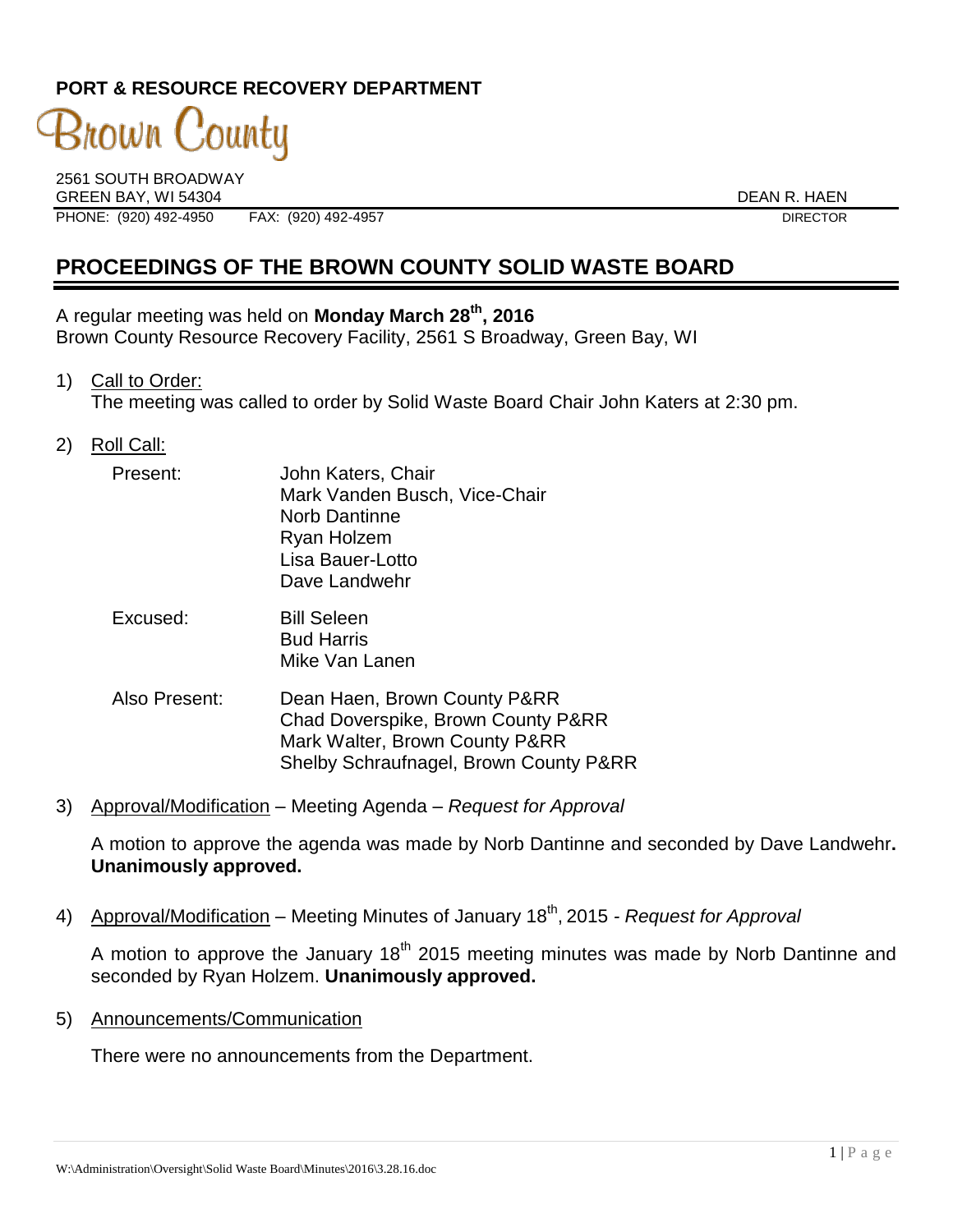Mr. Katers accepted a new position at the University of Wisconsin Green Bay as the Dean of the College of Science and Technology.

#### 6) 2015 Resource Recovery Annual Report – *Request for Approval*

Mr. Haen opened the discussion with an explanation of the 2015 annual report. Overall business activities highlights of the Resource Recovery area included 136,000 tons of municipal solid waste went through the Solid Waste Transfer Station and another 100,000 tons from Brown County was hauled directly to the BOW landfill. In addition, 27,000 tons of recyclables went through the Recycling Transfer Station at Brown County. With the addition of a 2<sup>nd</sup> shift in Outagamie County, more material is able to be processed at the Tri-County MRF. The Brown County Household Hazardous Waste Facility handled 800,000 pounds of waste in 2015.

Mr. Haen then discussed the 2015 accomplishments, which included installation of a recycling compactor, reaching out to VSQG generators in health care, dentists and veterinary clinics and extending the life of the gas-to-energy facility. Some goals that were deferred or incomplete in 2015 and in progress in 2016 included researching the feasibility of regional composting with municipalities,, redesigning the transfer station unloading area and explore wood waste recycling.

Mr. Haen then announced the departmental goals for 2016 including, BOW Waste Technology Committee Research on C&D recycling, lease MRF building space, excavate 20-50,000 cy of South Landfill phase one clay, expand drop-off organics program at UW-Extension, evaluate onsite paint recycling and evaluate leachate management options for South Landfill among others.

#### **A motion to approve the 2015 Resource Recovery Annual Report was made by Dave Landwehr and seconded by John Katers.**

Mr. Katers asked if the BOW contract requires the directors to reaffirm the BOW landfill agreement. Mr. Haen confirmed that the existing BOW Agreement identify 2016 or nearing the completion of the South Landfill BOW partners are to consider the future of the BOW landfill partnership. At this point, resolution of the dispute between Outagamie and Brown County is necessary before any consideration of extending the BOW partnership beyond the South Landfill. .

#### **Motion was carried unanimously.**

#### *7)* Recycling Compactor and Building Expansion – *Update*

Mr. Doverspike reported the final BOW compactor costs and how some of the costs are allocated between Brown County and BOW. BOW pays for the compactor and a certain percentage of the electrical, removal of poor soils and engineering. Brown County pays for the building expansion and engineering. The compactor is expected to save \$100,000/year and with the final project costs a return on investment is between 4-5 years. The average truck load because of the compactor is now 22 tons/load. When there are road limits two months out of the year average loads are about 18 tons. Mr. Holzem asked if anything could be done to recoup the extra cost from Foth spent dealing with the contractor. Mr. Doverspike explained that after talking to Risk Management and the Purchasing Department there was not a strong enough case to pursue the matter.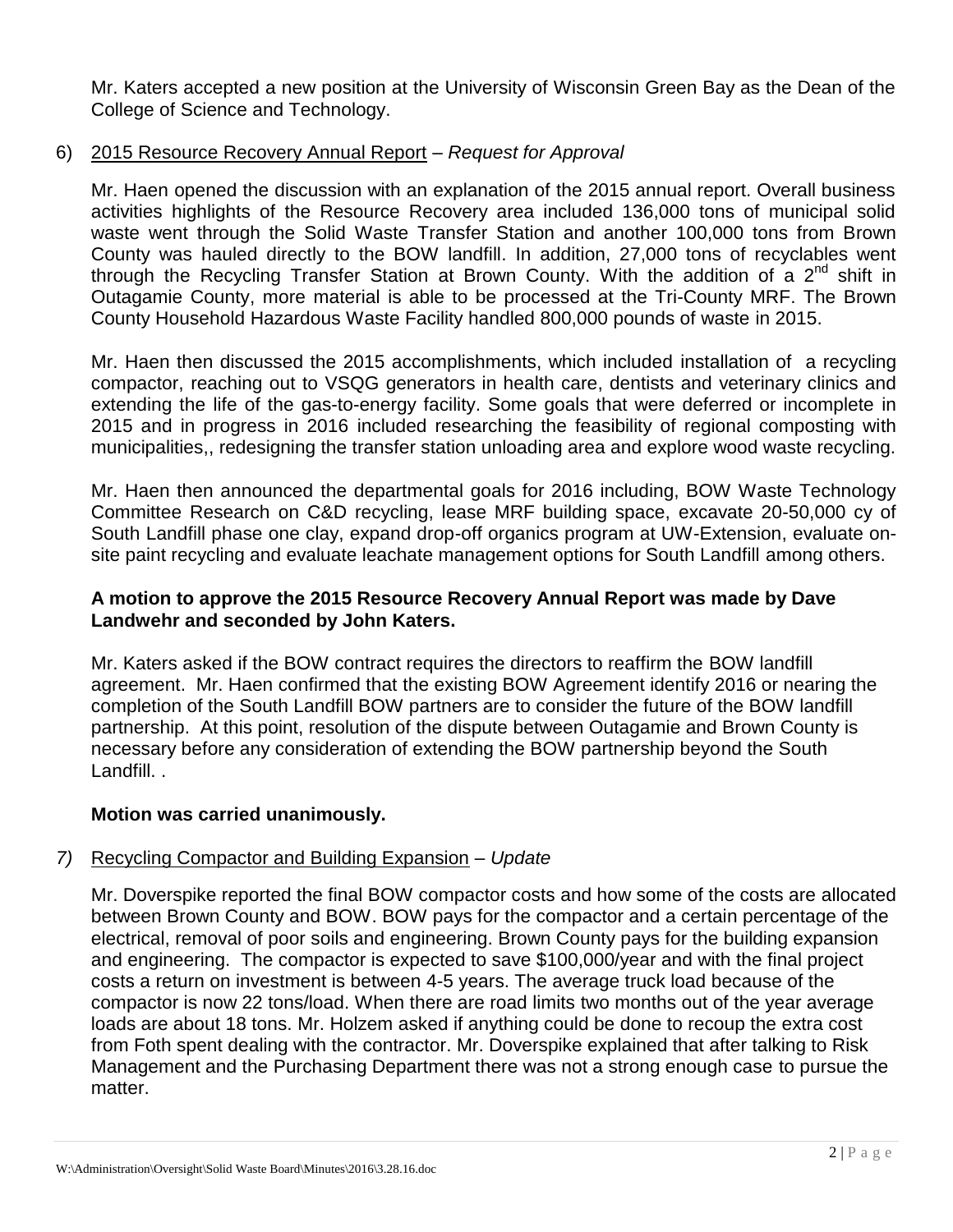#### 8) Fox River Fiber – *Update*

Fox River Fiber gave Brown County an extension to March 31<sup>st</sup>. Brown County will respond to FRF claim by March 31<sup>st</sup>. The County Executive will be sending a letter to Outagamie County. Mr. Landwehr mentioned that he does not believe that the Outagamie County Executive, Tom Nelson, has brought this issue to the attention of the Outagamie County Board members.

#### 9) Wood Waste Recycling Pilot – *Update*

Mr. Doverspike explained that the wood waste program is on the 2016 goal list . He provided the scope of services for the meeting; an RFQ is listed on the County website. Mr. Doverspike contacted two companies, Wisconsin Wood Waste and JMB in Plover, WI. Both have good contracts for their clean wood waste. The big obstacle that will need to be worked on is education. This can be accomplished by word-of-mouth, quarterly newsletters, email blasts, etc. Material that is acceptable is any decking or lumber. The scale operators see a lot of this type of material come through. Materials that will not be taken include painted wood, green treated lumber, and stained wood. Rates would mostly likely not change this year since it was not in the budget and can be consider a pilot. Any changes would be seen in the 2017 budget. Mr. Haen stated that if everyone agrees on the wood waste program it would be time to start getting particulars in place and firm prices locked in.

#### 10) Drop-Off Unloading Area – *Update*

Mr. Doverspike explained that there has been an increase in residential customers at the Solid Waste Transfer Station. The intention for a new drop-off unloading area is to lessen the liability and risk associated with residents in the transfer station unload near trucks and the front end loader. Mr. Doverspike suggests that a residential garbage drop-off is placed in between the scale and the tire area. This was a project built into the budget for 2015 and was carried over to 2016. Bids will be due in April and Mr. Doverspike hopes to have this constructed by mid-July.

#### 11) BOW C&D Recycling Analysis – *Update*

Mr. Walter explained that the BOW Technology Committee has been looking into the feasibility of a Tri-County C&D recycling facility, three seasons as well as indoor year around. The initial overview made it clear that it is not cost effective at this point. The BOW Technology Committee gave their recommendations to the directors for analysis who will meet with Landfill Reduction & Recycling. BOW considerations for reasonable and stable rates for a 3-5 year period of time include offering Outagamie County's C&D waste as well as lowering disposal rates on fines and residual.. Ms. Bauer Lotto asked what the fines are used for. Mr. Haen explained that fines are beneficially used as daily cover and interior landfill roads. .

#### 12) Director's Report

Mr. Haen explained that the County received an award from NEW Water for meeting federal, state and local wastewater discharge standards and requirements.

Mr. Haen also added that a new intern was hired for the Department. The number of candidates was very low due to the pay for an intern position. Next year he would like to hire someone as a limited term employee in order to be able to offer a higher pay.